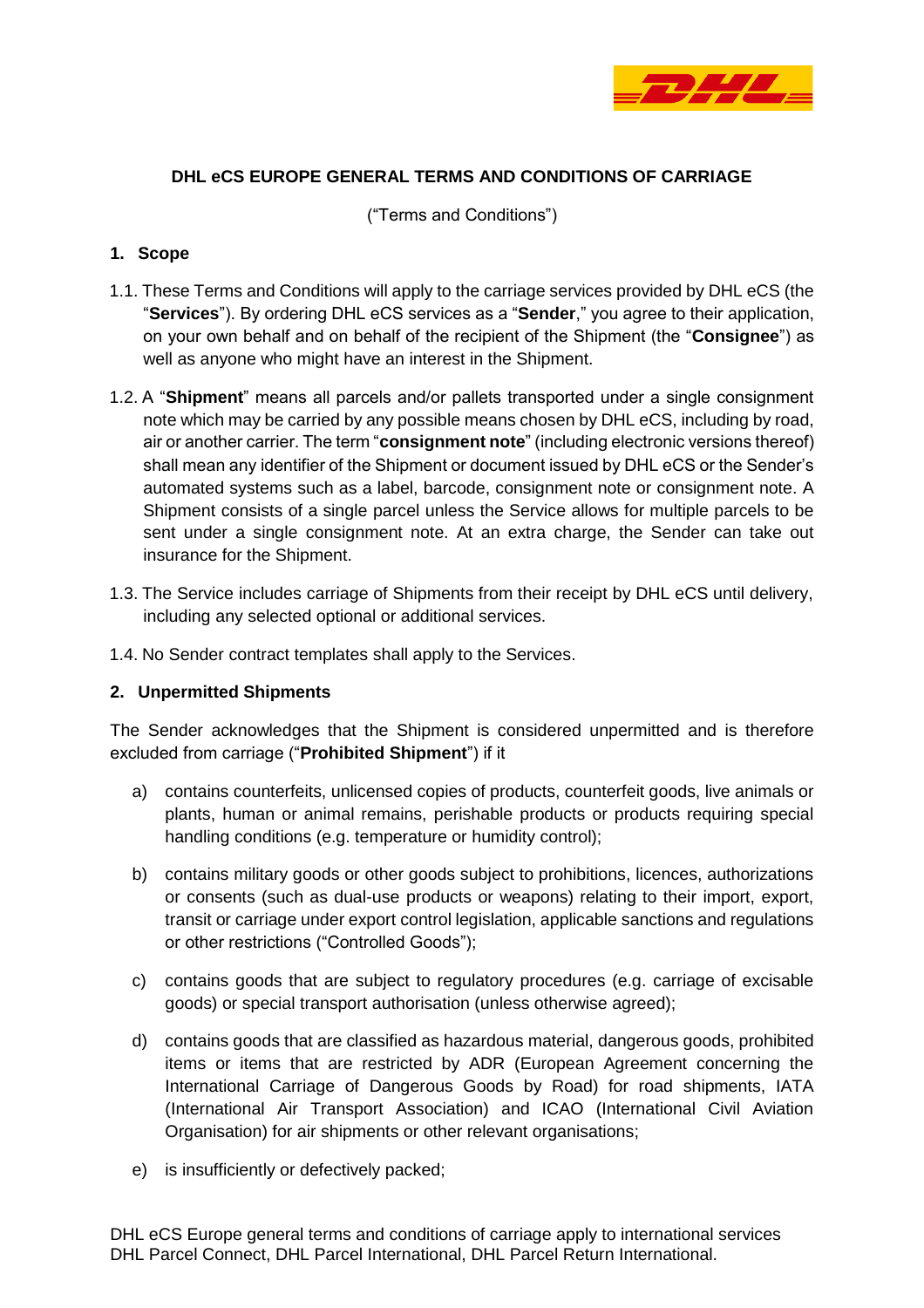- f) the Sender, the Consignee or any third parties with an interest in the Shipment involved directly or indirectly in the shipment or transaction are natural or legal persons or entities sanctioned by the UN, the EU, the US or, as the case may be, other governments and international institutions ("Prohibited Party");
- g) its gross value (including VAT) exceeds EUR 25,000;
- h) contains precious metals or precious stones, antiques, unique works of art or other "high-risk" items of special value, currencies, bank cards, negotiable instruments, postage stamps, securities, bills of exchange and has a value of more than EUR 500;
- i) all Shipments dispatched for same-day delivery to the same Consignee containing goods specified in item h) and in total exceeding the value of EUR 500.

DHL eCS is under no obligation to verify whether the Shipment is permittable under the above clause. However, if DHL eCS reasonably suspects that it is carrying a Prohibited Shipment or for safety, security, customs or other regulatory reasons, it is entitled to open and inspect the Shipment. No DHL eCS inspection releases the Sender from their obligations. If a Shipment is deemed unpermitted, DHL eCS may (i) refuse to carry the Shipment without stating the reasons thereof, (ii) return the Shipment at the Sender's cost or hold the Shipment until picked up by the Sender or (iii) accept and carry the Shipment without notifying the Sender and then demand a relevant extra charge for any additional handling required. In the case of shipments dispatched by consumers, the procedures are governed by generally applicable law.

### **3. Obligations of the Sender**

The Sender is under the following obligations:

- a) to prepare and pack the Shipment in a way that ensures safe transport during handling by an automated system when normal care is exercised;
- b) (i) to mark the Shipment properly, (ii) provide correct information on product description, country of origin, valuation for customs purposes and classification of charges for goods (for customs purposes) and (iii) to provide complete and accurate information about the Shipment and to mark the Shipment with the full address of the Consignee and the Sender. Any declaration of value made for customs or other information purposes shall not be construed as a declaration of benefit or value within the meaning of international transport conventions (e.g. CMR, Montreal Convention) or any similar legislation providing for extended liability;
- c) to comply with their obligations in respect of personal data provided to DHL eCS, including Consignee data required for carriage, customs clearance and delivery such as e-mail address and telephone numbers; and
- d) to comply with all applicable laws and regulations relating to transport, transit, exports, customs clearance, export controls and sanctions imposed by governments or international organisations ("Export Laws") and refrain from ordering any services from DHL eCS that would result in a direct or indirect violation of applicable Export Laws.
- e) to provide all information and attach to the Shipment all documents required for its handling in accordance with the applicable Export Laws. All information provided by the Sender must be true, complete and accurate. DHL eCS is under no obligation to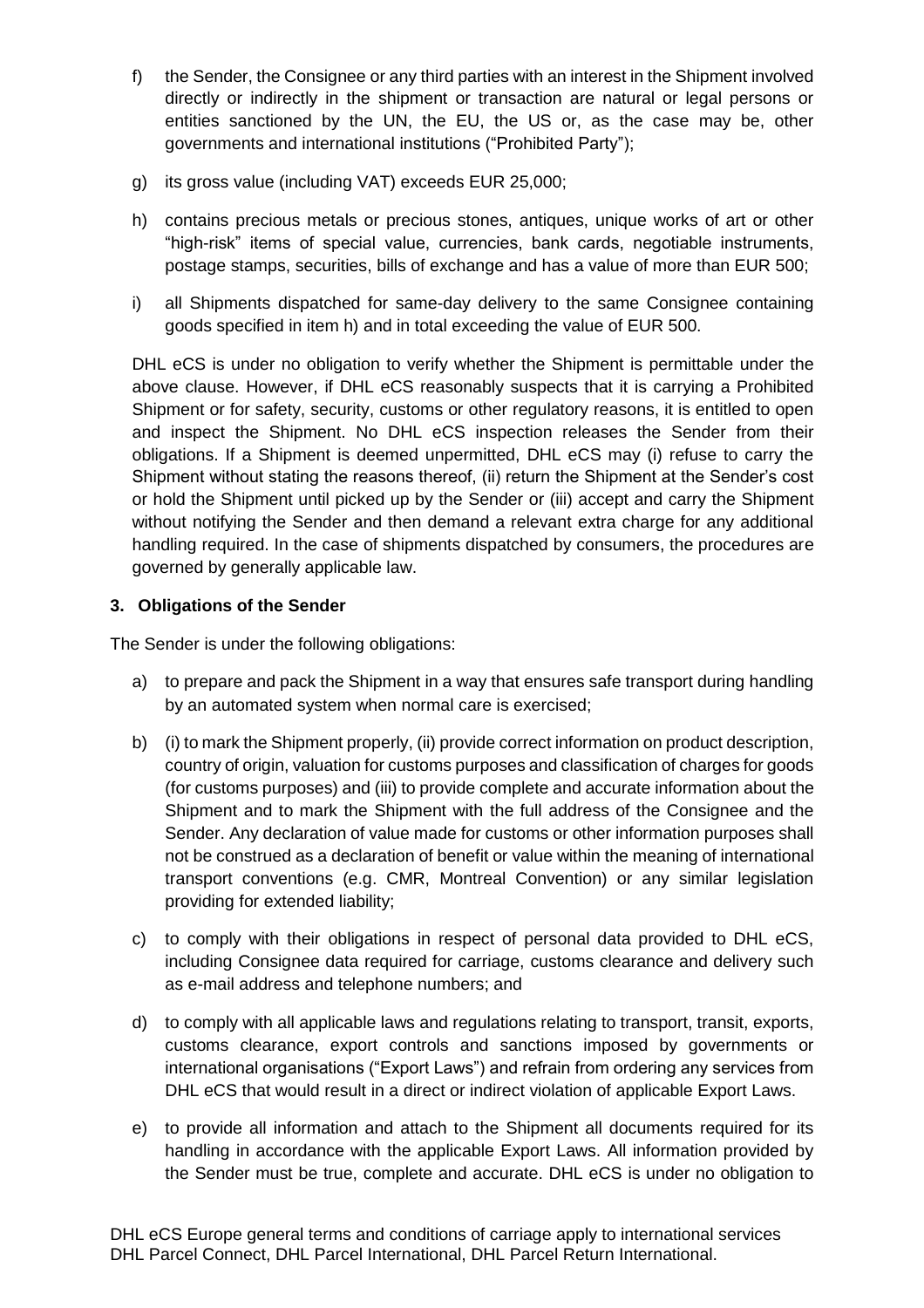verify the accuracy and completeness of documents. If any documents are not provided, the Sender shall provide them upon request within five working days at the latest. If not delivered on time, DHL eCS may treat the Shipment as a Prohibited Shipment under Section 2. If the Sender identifies any errors or inaccuracies, they shall immediately inform DHL eCS of the fact;

- f) for the purpose of classifying export goods, to refrain from handing over any Controlled Goods to DHL eCS and notify DHL eCS immediately in writing if the Sender becomes aware or has reason to believe that the Shipment contains Controlled Goods;
- g) to ensure that delivery to the destination, any end-user known to them and the manner of use comply with the applicable Export Laws and neither the Sender nor any of its entities, the Consignee, nor any third parties involved by the Sender directly or indirectly are Prohibited Parties;
- h) to keep records and provide information and documents relating to the Shipments as required by competent state authorities

Subject to the last sentence, the Sender shall indemnify and hold DHL eCS harmless from all actions, liabilities, claims, judgements, awards, losses or damage arising out of the Sender's failure to comply with applicable laws and its breach of the obligations set out in Sections 2 and 3. The indemnification covers damage to persons, facilities, third parties or other shipments in connection with the handing over of Prohibited Shipments as well as any sanctions, fines, actions and claims directed by authorities in connection with breaches of customs, imports and exports laws on the part of the Sender.

Consumer liability towards DHL Parcel is governed by applicable laws.

# **4. DHL eCS services and obligations**

4.1. In the absence of other carriage arrangements with the Consignee,

- a) DHL eCS will carry Shipments to their destination and deliver them to the Consignee or the person authorised by the Consignee at the address specified by the Sender. Shipments to addresses with a central collection point will be delivered to that location. Small format Shipments that are not covered by additional services can be placed in the Consignee's mailbox. Shipments may not be delivered to post office boxes. For certain delivery locations, Shipments may also be made available to the Consignee at a Servicepoint, Parcelstation, Locker or another storage facility; or
- b) If neither the Consignee nor an authorised person is present at the time of attempted delivery, DHL eCS may, subject to applicable law, deliver the Shipment to an alternate Consignee and inform the Consignee of such delivery. Where the Sender has selected "*Consignee Only*," if available, DHL eCS will not make the delivery to an alternate Consignee.

Alternate Consignees include relatives of the Consignee, other persons present on the Consignee's property or in the immediate vicinity (neighbours).

4.2. In the case of deliveries to private customers, provided that no other arrangements have been made in that respect in writing, Shipments which cannot be delivered under the above conditions will be stored for collection by the Consignee or other authorized person at a DHL Servicepoint, DHL Parcelstation or similar storage facility for at least 7 calendar days from the day following the date of the first attempted delivery. DHL eCS shall notify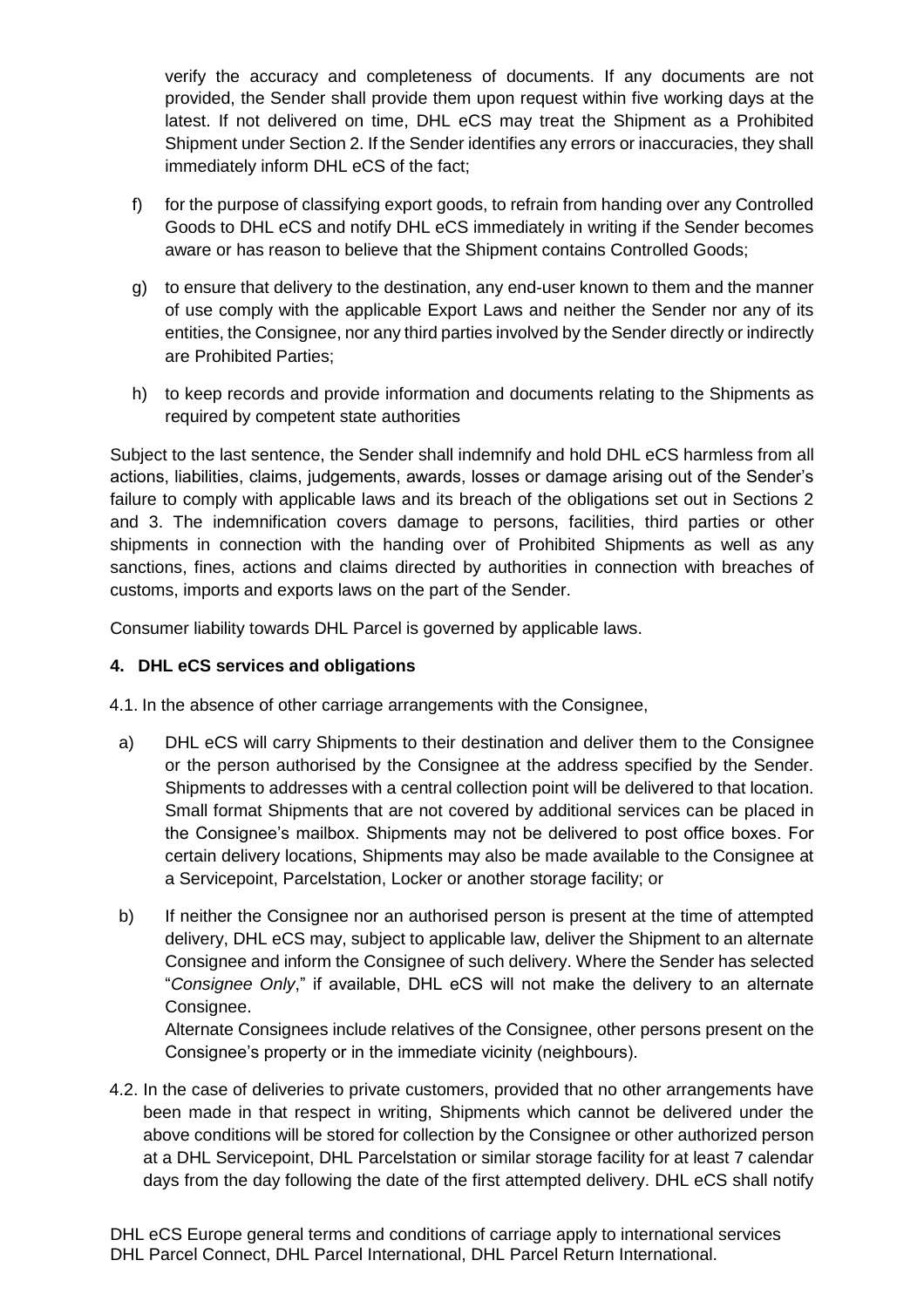the Consignee of such failed attempted delivery. The above shall also apply where DHL eCS cannot make a delivery to the delivery address due to reasonably exceptional circumstances or excessive difficulties.

- 4.3. DHL eCS may use electronic devices to document the receipt and/or delivery of the Shipment, including making claims. Such electronic documentation is sufficient proof of delivery.
- 4.4. DHL eCS shall comply with lawful recommendations of state authorities in relation to shipments, including but not limited to holding, inspecting or seizing them.
- 4.5. Subject to the last sentence, if a Shipment is deemed to be a Prohibited Shipment under Section 2 or has been undervalued for customs purposes or the Consignee cannot be identified or located with due care or the Consignee refuses to pay for the Shipment or pay customs duties or other charges relating to the Shipment, DHL eCS shall return the Shipment to the Sender at the Sender's cost. If the return of the Shipment to the Sender is unsuccessful, the Shipment may be released, distributed or disposed of under applicable laws without any liability on the part of DHL eCS towards the Sender or anyone else and any excess remaining after the settlement of customs duties, fees and administrative costs relating to the Shipment shall be returned to the Sender. Unless prohibited by local laws, DHL eCS shall have the right to destroy the Shipment where it is prevented by law from returning it to the Sender or where the Shipment contains dangerous or perishable goods. In the case of shipments dispatched by consumers, the procedures are governed by generally applicable law.
- 4.6. DHL eCS shall exercise reasonable efforts to deliver the Shipment within the accepted transport times but these are not guaranteed and are not part of the contract. For DHL PARCEL CONNECT PLUS and DHL PARCEL CONNECT PALLET services, the payer for the service is entitled to a guarantee of 50% of the basic fee stipulated in DHL eCS's price list applicable on the date of dispatch or the agreement with DHL eCS, provided that the first delivery attempt took place after three days following the day of expected delivery as specified in DHL eCS's price list.

Customs clearance time is not included in the transport time.

- 4.7. DHL eCS may, at its sole discretion, select the transport route and subcontract all or part of the Services.
- 4.8. More information about DHL eCS Services available in each country, including applicable Shipment Options, is available at [www.dhlparcel.pl](http://www.dhlparcel.pl/) or from DHL eCS Customer Service Centre.

#### **5. Fees and Customs Duties**

Unless otherwise stipulated

5.1. The price for carriage and other services ("Fees") shall be charged as specified in the DHL eCS price list applicable on the date of dispatch. The Fees are net amounts excluding taxes, customs duties, customs guarantees and other charges required by law and payable by DHL eCS in connection with the import or export of Shipments ("Charges"). Unless otherwise stipulated, the Sender shall pay the Fees prior to dispatch and DHL will request the Consignee to pay or refund the Charges.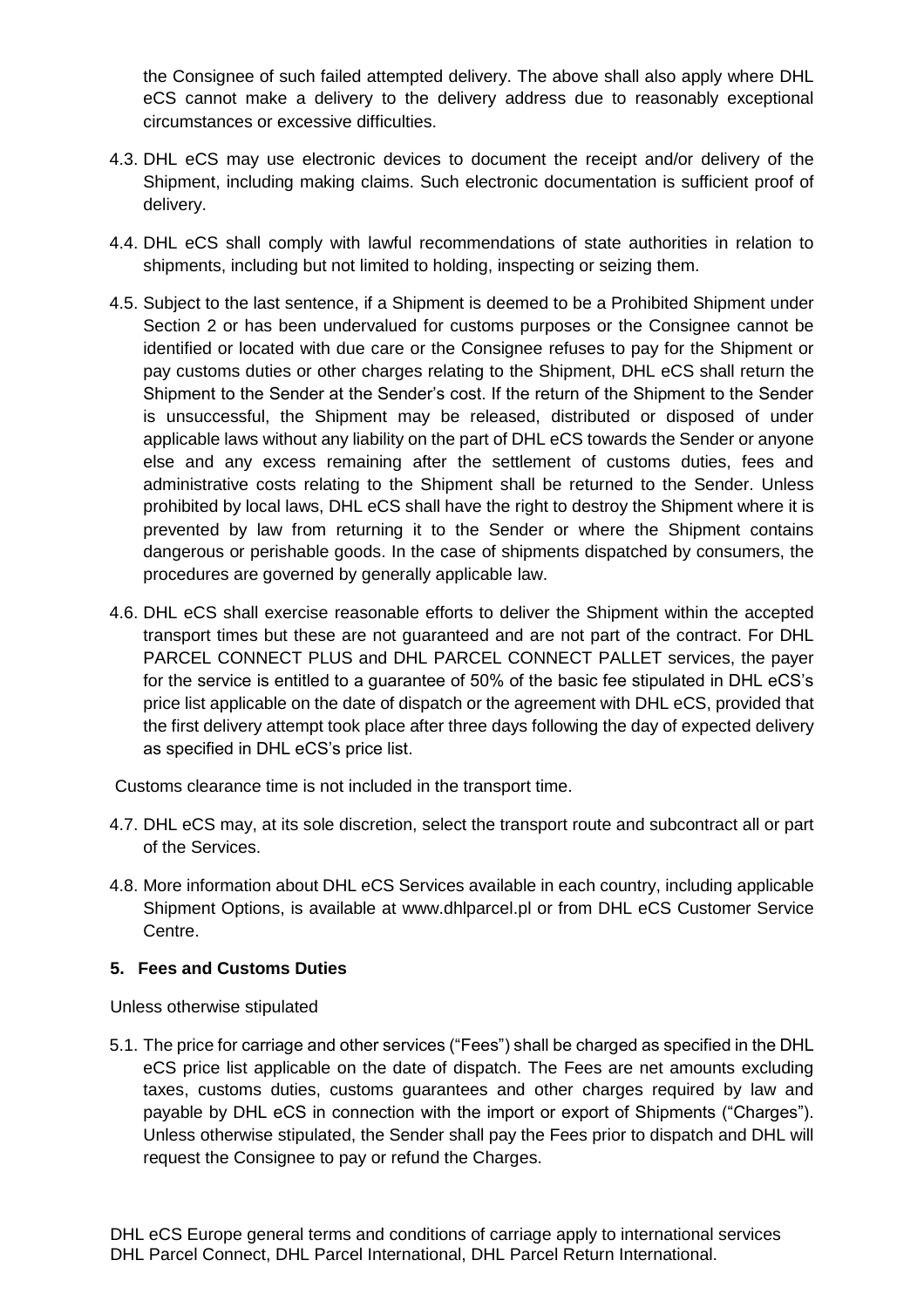- 5.2. The Sender or the Consignee, and where DHL eCS acts on behalf of the Consignee, shall pay or reimburse DHL eCS for all Fees and Charges due in respect of the Services or incurred by DHL eCS on behalf of the Sender or the Consignee. DHL eCS may request payment of the Charges prior to delivery of the Shipment. Payment by the Consignee shall release the Sender from their payment obligations.
- 5.3. The Sender shall notify the Consignee of expected Fees and Customs Duties. If the Consignee refuses to pay the applicable Fees and Charges, it shall be deemed a refusal to accept the Shipment and the Sender will remain responsible for their payment.

### **6. DHL eCS Liability**

- 6.1. DHL eCS liability in respect of any Shipment shall be limited as follows:
- a) for Shipments that are transported by road (which is the standard mode of transport), DHL eCS liability is limited by the Convention on the Contract for the International Carriage of Goods by Road (CMR) to the lesser of (i) the current market value or declared value of the Shipment or (ii) 8.33 SDRs (special drawing rights) per kilogram (equivalent to approximately EUR 10 per kilogram);
- b) for Shipments that are transported by air (including auxiliary road transport or demurrage), DHL eCS liability is limited by the Montreal Convention or the Warsaw Convention, as the case may be, and in the absence of an applicable convention, to the lesser of (i) the current market value or declared value of the Shipment or (ii) 22 SDRs (special drawing rights) per kilogram (equivalent to approximately EUR 27 per kilogram).
- 6.2. Subject to Section 6.4, DHL eCS liability in respect of the provision of the Services shall be limited to actual damage caused by the loss or defect of the Shipment and to the per kilogram limits as specified in this Section 6. Any other types of damage are excluded (including but not limited to lost profits, revenues, interests, future business, etc.) regardless of whether the loss or defect is special or has arisen indirectly even if DHL eCS had been advised of the risk of such loss or defect. This limitation shall not apply to damage arising out of DHL eCS's wilful misconduct or such other failure as is deemed under applicable laws to constitute wilful misconduct, except where the CMR Convention applies.
- 6.3. Subject to Section 6.4, in the event of obvious damage to the Shipment, DHL eCS must be notified of the fact in writing at the time of delivery. In the event of Shipment damage or loss that is invisible from the outside, DHL eCS must be notified of the fact within 7 days of delivery or expected delivery, excluding Sundays and public holidays.
- 6.4. DHL eCS liability towards consumers is governed by applicable laws, in particular the Convention of 19.05.1956 on the Contract for the International Carriage of Goods by Road (CMR) for carriage by road and the Convention for the Unification of Certain Rules for International Carriage by Air (Montreal Convention) for carriage by air.

# **7. Shipment Insurance**

7.1. Notwithstanding its liability, DHL eCS Service offering includes, at no extra charge, insurance against the risk of loss or defect of Shipments up to the total damage value up to EUR 500 ("**Shipment Insurance**") per Shipment.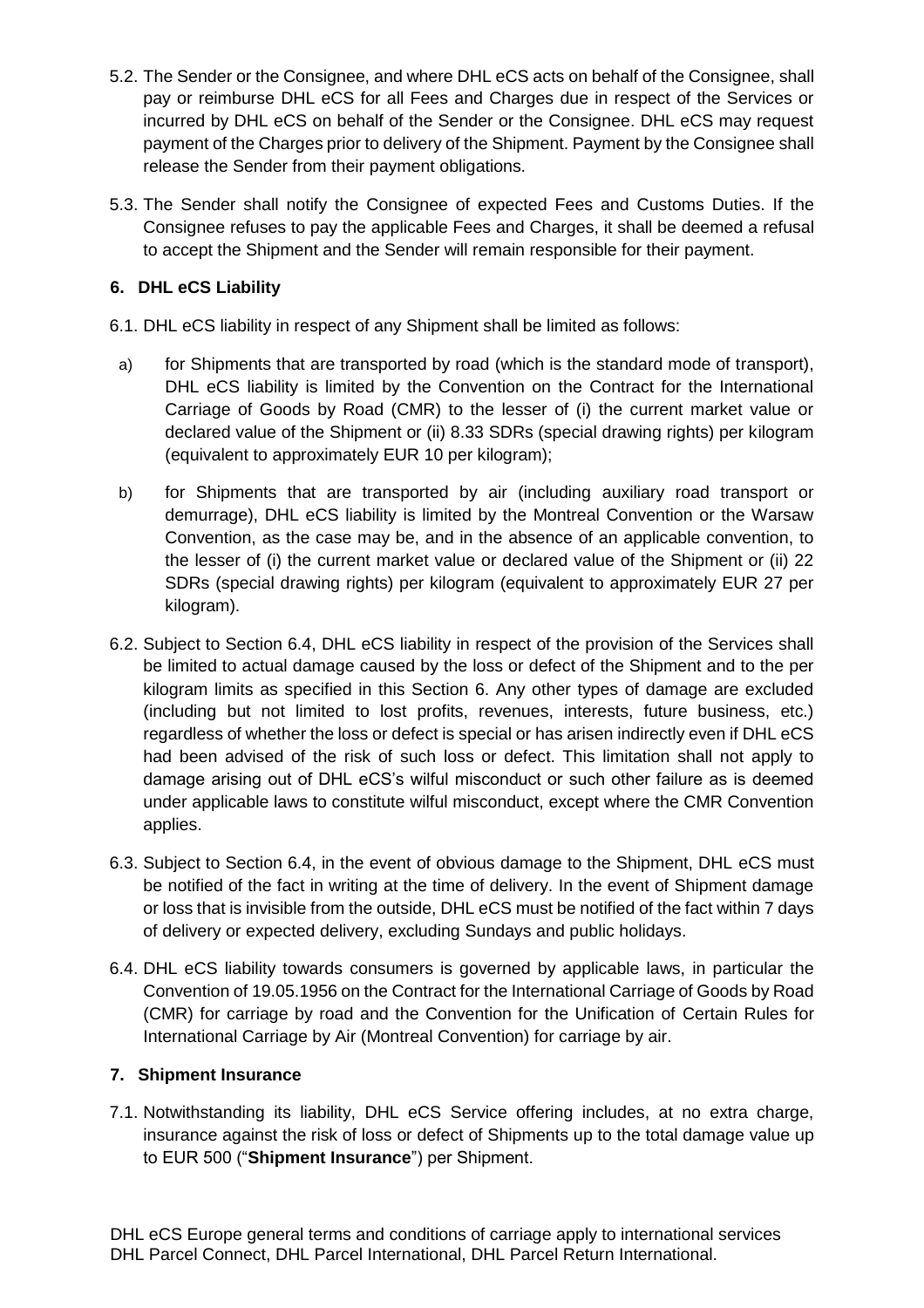- 7.2. If the Sender considers the above liability limit to be insufficient, they may make a special declaration of shipment value and request insurance. DHL eCS may be able to provide additional insurance to cover the value of loss or defect of the Shipment provided that the Shipment complies with these Terms and Conditions and the Sender has accordingly instructed DHL eCS in writing and paid the appropriate premium.
- 7.3. Shipment Insurance does not cover indirect loss or damage or loss or damage caused by delays. The following shall not be included in the insurance cover:
	- a. loss of and damage to Prohibited Shipments in accordance with Section 2;
	- b. loss of and damage to Shipments caused by insufficient or damaged packaging;
	- c. loss of and damage to Shipments caused by the Sender; and
	- d. loss of and damage to Shipments reported after the expiry of the time-barring period.
- 7.4. More information about transport insurance applicable to all Services is available on request or at [www.dhlparcel.pl.](http://www.dhlparcel.pl/)

# **8. Customs Clearance**

As part of Service provision, DHL eCS may do the following on behalf of the Sender: (1) fill out any documents, correct any product or service codes and pay any customs duties and taxes required under applicable laws, (2) act as the Sender's freight forwarder for customs purposes and as a Consignee for the sole purpose of appointing a customs agent to clear the Shipment; and (3) redirect the Shipment to the Consignee's customs agent or to another address at the request of any person who, in DHL eCS's reasonable opinion, is so entitled.

Where permitted by applicable laws, the Sender shall appoint DHL eCS (or its authorized agents) as its direct customs representative to clear and/or legally import the Shipment. DHL eCS shall not act as (1) an exporter for export control purposes or (2) an exporter in connection with customs compliance registration.

# **9. Circumstances beyond DHL eCS control**

Subject to the last sentence, DHL eCS shall not be liable for any loss or damage to Shipments resulting from circumstances beyond its control. These include, but are not limited to, electrical or magnetic damage or erasure of electronic or photographic images, data or records; any defect or specific property relating to the nature of the Shipment even if known to DHL eCS; any act or omission by any person who is not a DHL eCS employee or a person employed by it under a civil law contract (e.g. the Sender, the Consignee, a third party, customs or government officials); any case of force majeure (e.g. earthquake, cyclone, storm, flood, fog, war, air crash, embargo, riot, epidemic, pandemic, civil unrest or industrial action); third-party cyber-attacks or other threats to information security and relating to other security measures available under applicable laws. With regard to consumers, DHL eCS accepts no liability for loss of or damage to shipments where so provided for by applicable laws, in particular the CMR Convention or the Montreal Convention.

# **10. Miscellaneous**

10.1. DHL Parcel will collect, store and process the personal data provided by the Sender or the Consignee to the extent necessary to provide the Services, in accordance with

DHL eCS Europe general terms and conditions of carriage apply to international services DHL Parcel Connect, DHL Parcel International, DHL Parcel Return International.